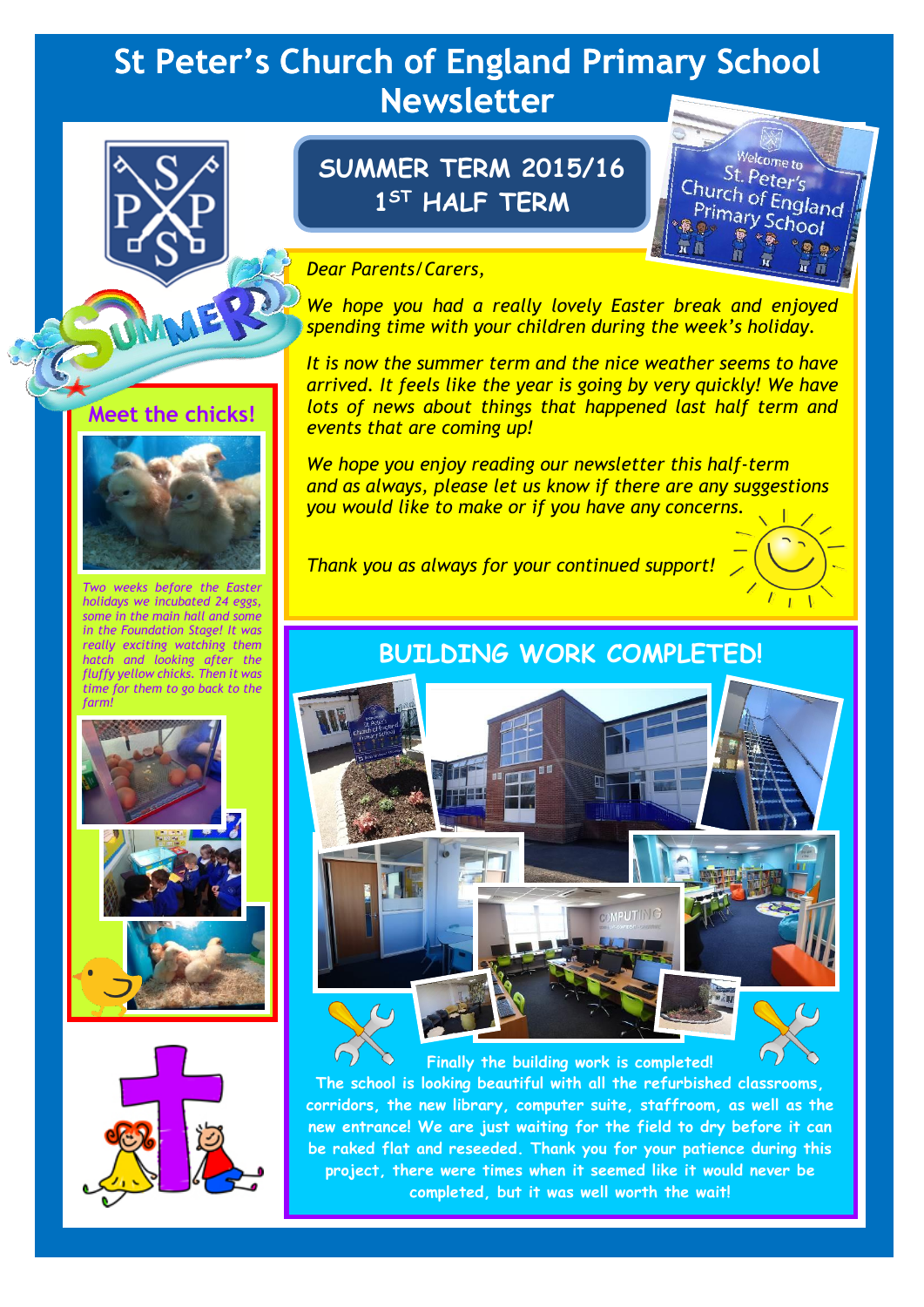#### **Nursery News**

Summer Term is already here and what a busy one it will be! We are looking at different animals this half term and we will even have chance to meet some creepy crawlies when the 'Wild Roadshow' come to visit in May. As well as the lovely activities planned for topic work, we will be looking at animal stories and visiting our library each week to take and change books for our Literacy work. Phonics this half term will be continuing letter recognition and formation as well as segmenting and blending CVC words. During our Maths sessions we will be mainly focusing on number, ensuring the children can count forwards and backwards, as well as writing and recognising numbers. We hope that as the weather improves we will be able to take part in lots of activities outside too! As always, if there are any queries feel free to ask any of the Nursery Team.

## **Reception News**



### **Year 1 News**

*We hope you have had a wonderful Easter break. This half term is going to be very exciting as we have lots of wonderful activities planned. Our first topic this half term will be beaches and holidays. The children will be reading stories all about holidays and watching Barnaby Bear visiting lots of exciting places such as Mexico and Dublin. The children will be writing their own postcards and talking about what holidays they have been on. In Maths the children will be looking at counting up and down to 50. They will be adding objects by counting them, adding two digit numbers using a 100 square and even having a go at adding three numbers together. The children will also be looking at halving and subtracting numbers. In RE our topic is 'stories Jesus heard'. We will be reading stories all about the stories Jesus heard when he was younger. In PE the children will be continuing with gymnastics. The children enjoy the challenging activities set during PE and have grown in confidence a great deal when jumping and balancing. On Friday 6th May the Wild Roadshow will be coming into school, bringing lots of exciting creatures for the children to look at and even touch. There will be spiders, snakes, lizards, snails and millipedes. The children are very*  excited about this. We are sure this half term will be lots of fun as well as educational for the children in *Reception. This term is crucial as there are only a few weeks left in school until your child moves to Year 1. We will be ensuring that each child is ready to move into Year 1 as well as ensuring that they are on track to meet the Early Learning Goal by June. It is important that your child attends school every day, reads their reading book at home and completes all homework to ensure that they make sufficient progress at home as well as in school.*

This term in Year 1 we have lots of exciting and interesting activities planned. In English we will be looking at fairy and fantasy stories before moving onto letters, information texts and poetry. In maths the children will be focusing on fractions, 3D shapes, money, time, and addition and subtraction. We will also be moving on to multiplication and division during this term. In science we are moving on to a new topic which will be humans and animals. We will be learning about the different parts of the human body, the five senses, animal families, and the similarities and differences between humans and animals. As the year 1 phonics screening test is fast approaching, we will be continuing to work and focus on our sounding out and blending skills. The children have been working hard on their phonics skills and we would like this to continue. Please continue to help and support the children with their phonics at home. You can use the phonics resource pack that you received, however if you would like more phonics resources please feel free to ask the year 1 teachers. Alternatively, there are links to phonics websites on the school website which can be found on the 1K and 1M class pages. PE kits need to be in school every day and it is vital that your child has the correct PE uniform. We would also like to remind everybody that reading books and book bags need to be in school every day. Spelling tests will be taken on a Friday.

## **Year 2 News**



Welcome back and we hope you have all had a relaxing break. We have planned lots of exciting *activities for the children this term. In English we will be starting with Stories written by Anthony Browne. Through this theme the children will explore the different kinds of emotions and how to deal with them. The children will read a variety of books including Willy the wimp, Into the Forest, to name but a few. This in turn will allow the children to produce some exciting writing. Maths this term we will concentrate on Place Value, Fractions along with Multiplication and Division facts. Remember to learn those times tables' facts! Also in Science children will be investigating aspects of living and nonliving things. This terms History will focus on the great explorers of our time. We will research and find out about many different explorers who have made an impact on society as we know it today. Outdoor PE is on a Tuesday afternoon and indoor PE is on a Wednesday afternoon. Please ensure your child has his/her PE kit in school at all times. Please check new uniform list for what should be in PE kits at this time of year. We suggest your child brings in their PE kit (in a named bag) on a Monday and leaves it on their peg before taking it home on a Friday to wash. As you can see we have got a busy,*  fun-filled half term ahead of us in school but we would also appreciate your continued support and *encouragement with your child's learning at home as this will help your child's progress, especially as it is creeping nearer to SATs.*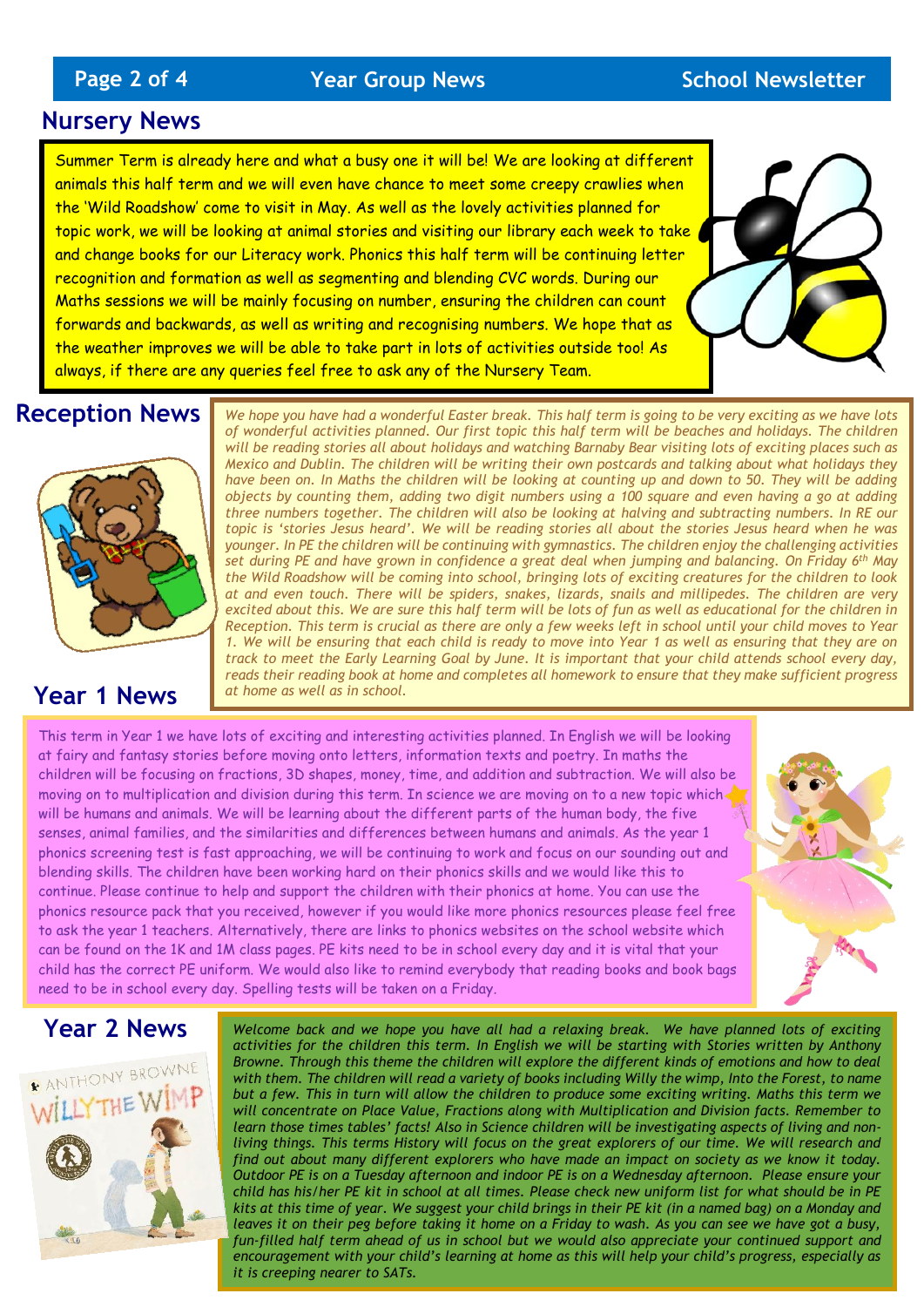#### **School Newsletter Year Group News Page 3 of 4**

#### **Year 3 News**

Welcome back to school after the Easter Holidays! This first half of the Summer Term, we will continue to read and write about a range of texts including adventure stories, plays and persuasive texts. We will be reading the story 'The Hodgeheg' and writing our own adventure stories using adverbial phrases, compound and complex sentences. In Maths, we will be learning about place value, money, measurement and data. We will also be looking at the four number operations (adding, subtracting, multiplying and dividing). In Science, Year 3 will be focusing on Forces and Magnets and will even create their own magnet! Our History topic will see us answering the question – 'How much did the Ancient Egyptians achieve?' We have a fun trip to Touchstones planned where we will enjoy learning more about the Ancient Egyptians. We will be looking into the rules for living in Religious Education. We have an interesting half term ahead and I look forward to working with your children.



## **Year4 News**



#### **Year 5 News**

Hello and welcome back to school after the Easter break. We have said goodbye to the temporary classrooms and we are now back in our newly refurbished classrooms. Again we all have a busy term ahead and lots to learn before the children are ready for Year 5. We have started work in English with the David William's book Mr Stink. The children are enjoying the story whilst we use it to understand how stories are written. In maths later in the term we will be looking at shape and area using a variety of measures. We have started the new mad minutes programme using Bronze, Silver and Gold. Ask your child which level they are working towards and help them learn the appropriate table to achieve their next goal. In History we are investigating whether it is better to be a child now or in the past. The new computing suite is almost ready for use. It is an amazing learning space and we look forward to using it for the delivery of many areas of the curriculum. We will be soon be sharing the new targets with the children. They should know what they are and be aware of how they can achieve them. Once again we thank for your continued support with Learning Logs, reading books and spellings.

*Welcome back to the start of an exciting Summer Term in Year 5. We are beginning the Summer Term by going back in time to look at the Viking era, researching and learning about their customs, beliefs and answering the vital question: "Were they raiders or invaders?" We will also be going to "Infinity and Beyond" as we learn about our Solar System, with particular focus on the Earth, Sun and Moon. As a year group we will be visiting Jodrell Bank on 5th May – letters about the day have been sent home, and more information is to follow. We will be looking at Moon diaries in order to help us understand the different phases of the Moon; this is something that we hope you can support in their Learning Log work. In English we continue to look at a variety of texts and have begun the term with newspaper reports and persuasive writing. The newspaper reports were based on the flying frog incidences on Tuesday! The children have shown a good understanding of the different text types covered so far, but we encourage all children to practise "Spelling, Punctuation and Grammar" activities at home to further their*  knowledge and understanding. If you would like support in this please do not hesitate to come and speak  $\bigcirc$   $\bigcirc$   $\bigcirc$   $\vee$   $\bigcirc$   $\bigvee$   $\bigcirc$   $\bigvee$   $\bigvee$   $\bigvee$   $\bigvee$   $\bigvee$   $\bigvee$   $\bigvee$   $\bigvee$   $\bigvee$   $\bigvee$   $\bigvee$ *to either Mr. Wood or Miss. Thomas for appropriate resources. We are pleased with the progress made by children in their times tables for Maths, however this must be ongoing as the children need to build confidence and speed accuracy. Children have shown a great enthusiasm and improvements in the areas of problem solving and this is something that we continue to develop across the curriculum.* 



#### **Year 6 News**



*We now have just 2 weeks in school before SATs weeks so we are working hard to prepare the children for this. It is essential that children are in school on time everyday ready to work hard and learn. In English lessons we are focussing on producing 1 or 2 quality pieces of writing each week so we will be looking at different text types this half-term. We will begin with writing a shorty mystery story and then move onto information texts. During Maths lessons we will be focussing on areas of weakness based on mock SATs tests which we have carried out. Our Science topic for the new half term is 'Evolution and Inheritance' and on Geography, the focus is on - 'What will our world look like in the future?' In RE we are learning about the Christian stories of Pentecost and Ascension. As part of our Art and Design work, we will be creating sculptures from recycled materials and in DT we are going to be innovative in designing and making a catapult. Homework will be weekly spellings and in the run up to SATs we expect children to be working through their CGP study books for Maths, English and SPaG. We are having a revision club on Wednesday evenings until 4:15pm prior to SATs week. This is an ideal time for children to complete revision books, with staff on hand to help if needed.*